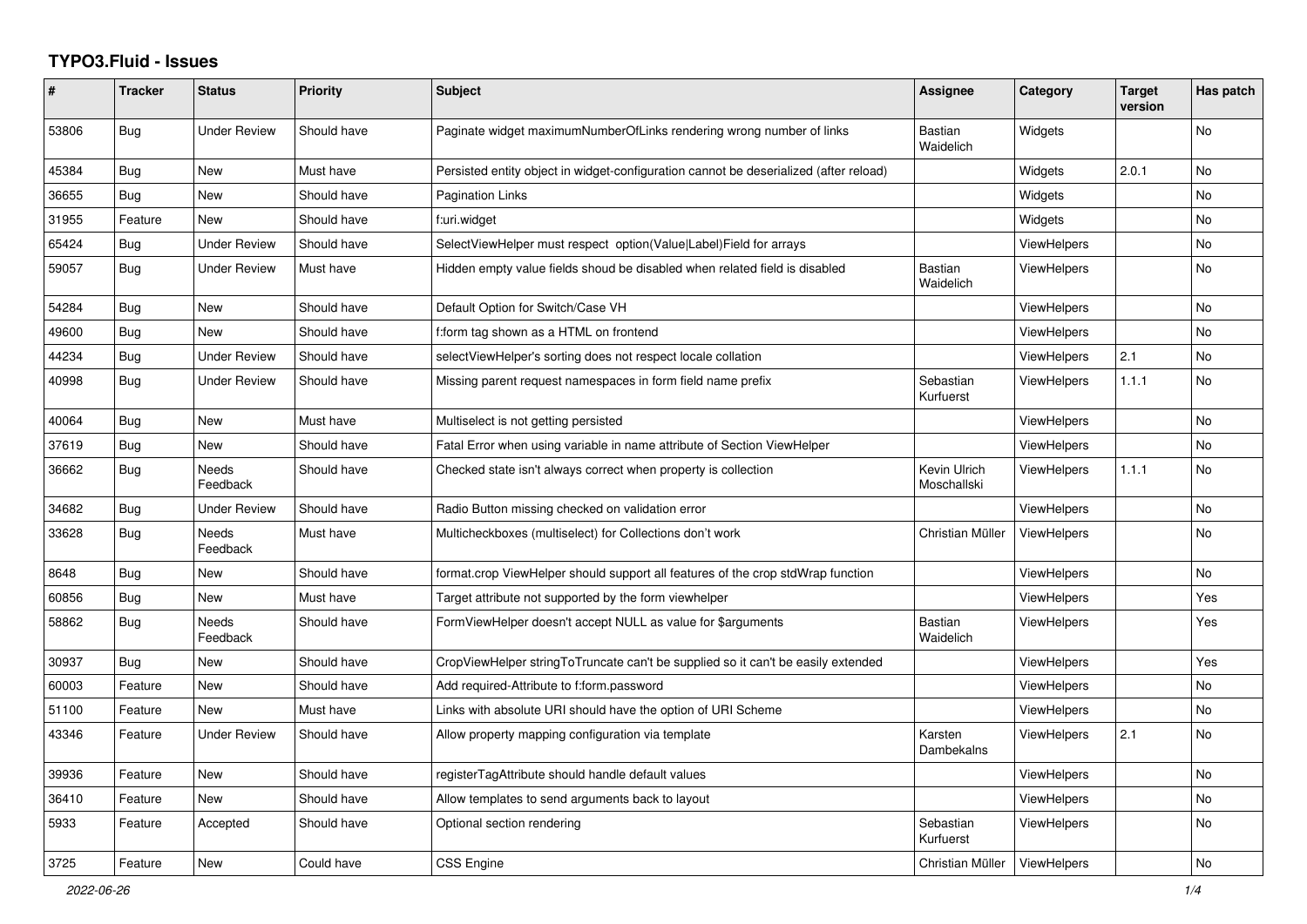| ∦     | <b>Tracker</b> | <b>Status</b>       | <b>Priority</b>      | <b>Subject</b>                                                                                         | <b>Assignee</b>        | Category           | <b>Target</b><br>version | Has patch |
|-------|----------------|---------------------|----------------------|--------------------------------------------------------------------------------------------------------|------------------------|--------------------|--------------------------|-----------|
| 9950  | Task           | New                 | Should have          | Binding to nested arrays impossible for form-elements                                                  |                        | ViewHelpers        |                          |           |
| 54195 | Task           | New                 | Should have          | Rename and move FormViewHelper's errorClass value, currently 'f3-form-error'                           | Adrian Föder           | ViewHelpers        |                          | No        |
| 34309 | Task           | New                 | Could have           | Unknown ViewHelpers cause exception - should be handled more graceful                                  |                        | <b>ViewHelpers</b> |                          | No        |
| 26664 | Task           | New                 | Won't have this time | Clean up Form ViewHelpers                                                                              |                        | ViewHelpers        |                          | No        |
| 26658 | Task           | New                 | Won't have this time | Make Form ViewHelpers consistent                                                                       |                        | ViewHelpers        |                          | No        |
| 10911 | Task           | New                 | Should have          | Tx_Fluid_ViewHelpers_Form_AbstractFormViewHelper->renderHiddenIdentityField<br>should be more reliable |                        | ViewHelpers        |                          | No        |
| 8491  | Task           | Needs<br>Feedback   | Should have          | link.action and uri.action differ in absolute argument                                                 | Karsten<br>Dambekalns  | ViewHelpers        |                          | No        |
| 46289 | Bug            | Needs<br>Feedback   | Should have          | Enable Escaping Interceptor in XML request format                                                      |                        | View               | 2.0.1                    | No        |
| 38369 | Bug            | New                 | Must have            | Resource ViewHelpers should not fall back to request package                                           |                        | View               |                          | No        |
| 60181 | Feature        | New                 | Could have           | Caching mechanism for Fluid Views/Templates                                                            |                        | View               |                          | No        |
| 8989  | Feature        | Needs<br>Feedback   | Could have           | Search path for fluid template files                                                                   |                        | View               |                          | No        |
| 45394 | Task           | New                 | Should have          | Forwardport Unit test for standalone view                                                              |                        | View               |                          | No        |
| 43072 | Task           | New                 | Should have          | Remove TOKENS for adding templates fallback in Backporter                                              |                        | View               |                          | No        |
| 39990 | Bug            | New                 | Should have          | Same form twice in one template: hidden fields for empty values are only rendered<br>once              |                        | Core               |                          | No        |
| 33551 | Bug            | New                 | Must have            | View helper values break out of a partial scope                                                        | Sebastian<br>Kurfuerst | Core               |                          | No        |
| 27607 | Bug            | New                 | Must have            | Make Fluid comparisons work when first element is STRING, second is NULL.                              |                        | Core               |                          | No        |
| 12863 | Bug            | New                 | Should have          | Attributes of a viewhelper can't contain a '-'                                                         | Sebastian<br>Kurfuerst | Core               |                          | No        |
| 3481  | <b>Bug</b>     | New                 | Should have          | Use ViewHelperVariableContainer in PostParseFacet                                                      |                        | Core               |                          | No        |
| 51239 | <b>Bug</b>     | <b>Under Review</b> | Must have            | AbstractViewHelper use incorrect method signature for "\$this->systemLogger->log()"                    | Adrian Föder           | Core               |                          | Yes       |
| 4704  | Feature        | New                 | Should have          | Improve parsing exception messages                                                                     |                        | Core               |                          |           |
| 1907  | Feature        | New                 | Could have           | Default values for view helpers based on context                                                       |                        | Core               |                          |           |
| 62346 | Feature        | New                 | Could have           | f:comment should have high precende                                                                    |                        | Core               | 3.x                      | No        |
| 46257 | Feature        | <b>Under Review</b> | Should have          | Add escape sequence support for Fluid                                                                  |                        | Core               |                          | No        |
| 33394 | Feature        | Needs<br>Feedback   | Should have          | Logical expression parser for BooleanNode                                                              | <b>Tobias Liebig</b>   | Core               |                          | No        |
| 30555 | Feature        | New                 | Could have           | Make TagBuilder more extensible                                                                        |                        | Core               |                          | No        |
| 10472 | Feature        | New                 | Could have           | Fluid Standalone distribution                                                                          |                        | Core               |                          | No        |
| 7608  | Feature        | New                 | Could have           | Configurable shorthand/object accessor delimiters                                                      |                        | Core               |                          | Yes       |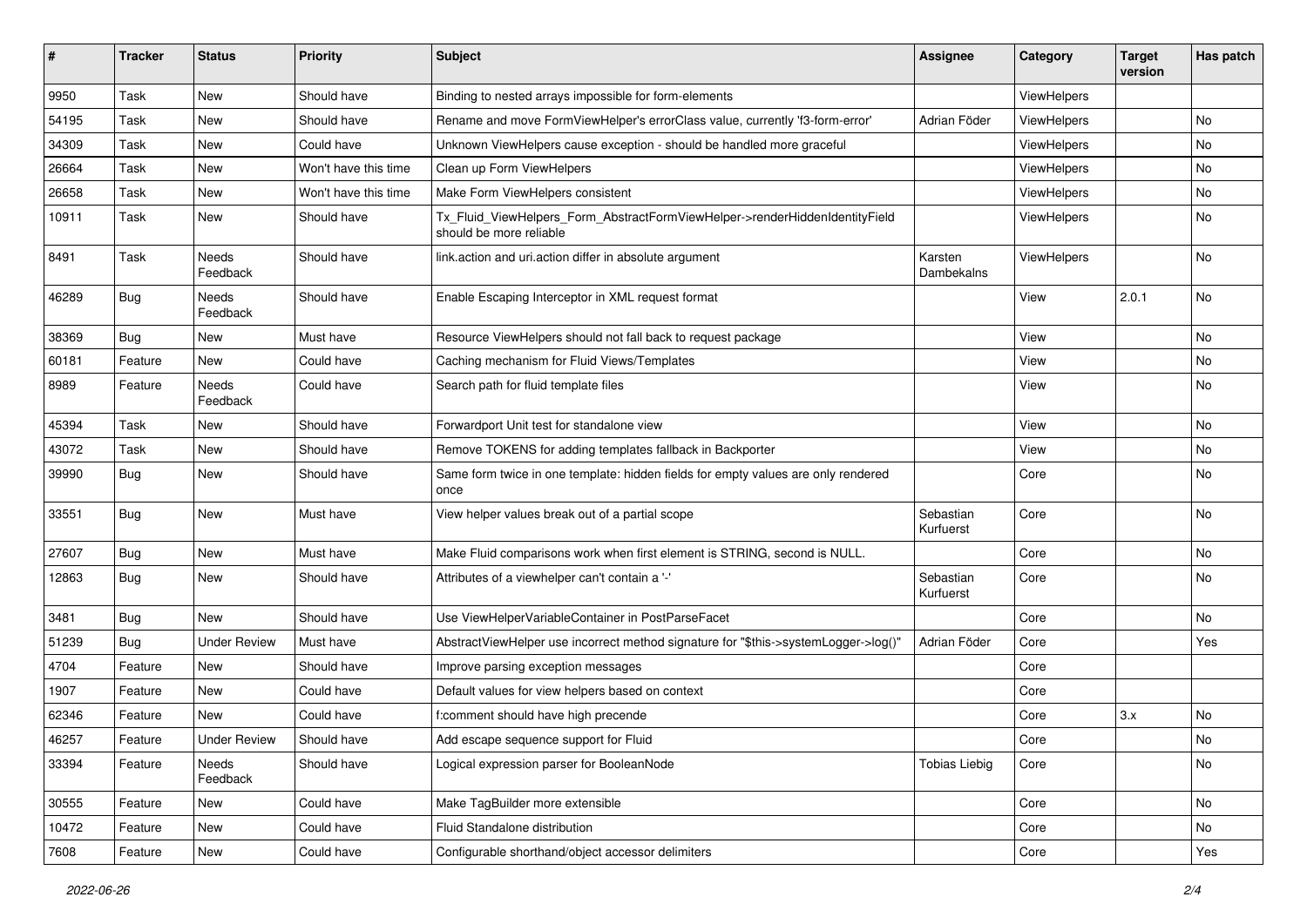| #     | <b>Tracker</b> | <b>Status</b>       | <b>Priority</b> | <b>Subject</b>                                                                                              | Assignee               | Category | <b>Target</b><br>version | Has patch |
|-------|----------------|---------------------|-----------------|-------------------------------------------------------------------------------------------------------------|------------------------|----------|--------------------------|-----------|
| 32035 | Task           | New                 | Should have     | Improve fluid error messages                                                                                |                        | Core     |                          | Yes       |
| 52536 | Bug            | <b>Under Review</b> | Should have     | Errorclass not set if no property-attribute set                                                             |                        |          |                          |           |
| 13045 | Bug            | New                 | Should have     | Entity decode of strings are different between if-conditions and output of variable                         |                        |          |                          |           |
| 58983 | Bug            | New                 | Should have     | format.date does not respect linebreaks and throws exception                                                |                        |          |                          | No        |
| 58921 | Bug            | New                 | Should have     | f:form.* VHs crash if NOT inside f:form but followed by f:form                                              |                        |          |                          | No        |
| 57885 | Bug            | New                 | Must have       | Inputs are cleared from a second form if the first form produced a vallidation error                        |                        |          |                          | No        |
| 55008 | Bug            | <b>Under Review</b> | Should have     | Interceptors should be used in Partials                                                                     | Christian Müller       |          |                          | No        |
| 52591 | Bug            | New                 | Should have     | The Pagination Widget broken for joined objects                                                             |                        |          |                          | No        |
| 52419 | Bug            | <b>New</b>          | Should have     | Wrong PHPDocs notation for default value inline f:translate viewhelper                                      |                        |          | 2.0                      | No        |
| 50888 | Bug            | <b>Under Review</b> | Should have     | WSOD by changing name of section and if Fluid caches are generated                                          |                        |          |                          | No        |
| 49038 | Bug            | New                 | Must have       | form.select does not select the first item if prependOptionValue is used                                    |                        |          |                          | <b>No</b> |
| 47006 | Bug            | <b>Under Review</b> | Should have     | widget identifier are not unique                                                                            |                        |          |                          | No        |
| 28554 | Bug            | New                 | Should have     | (v4) implement feature flag to disable caching                                                              |                        |          |                          | No        |
| 28553 | Bug            | New                 | Should have     | improve XHProf test setup                                                                                   |                        |          |                          | No        |
| 28552 | Bug            | New                 | Should have     | (v5) write ViewHelper test for compiled run; adjust functional test to do two passes<br>(uncached & cached) |                        |          |                          | No        |
| 28551 | Bug            | Accepted            | Should have     | (v4) backport VHTest                                                                                        | Sebastian<br>Kurfuerst |          |                          | <b>No</b> |
| 28550 | Bug            | New                 | Should have     | (v4) make widgets cacheable, i.e. not implement childnodeaccess interface                                   |                        |          |                          | <b>No</b> |
| 28549 | Bug            | New                 | Should have     | make widgets cacheable, i.e. not implement childnodeaccess interface                                        |                        |          |                          | No        |
| 48355 | Feature        | New                 | Could have      | Assign output of viewhelper to template variable for further processing.                                    |                        |          |                          |           |
| 45345 | Feature        | Needs<br>Feedback   | Should have     | Easy to use comments for fluid that won't show in output                                                    |                        |          |                          |           |
| 9514  | Feature        | New                 | Should have     | Support explicit Array Arguments for ViewHelpers                                                            |                        |          |                          |           |
| 9005  | Feature        | Accepted            | Could have      | Fluid Template Analyzer (FTA)                                                                               | Sebastian<br>Kurfuerst |          |                          |           |
| 60271 | Feature        | <b>New</b>          | Should have     | Paginate viewhelper, should also support arrays                                                             |                        |          |                          | <b>No</b> |
| 52640 | Feature        | <b>Under Review</b> | Should have     | Create an UnlessViewHelper as opposite to the IfViewHelper                                                  | Marc Neuhaus           |          |                          | No        |
| 51277 | Feature        | New                 | Should have     | ViewHelper context should be aware of actual file occurrence                                                |                        |          |                          | N0        |
| 49756 | Feature        | <b>Under Review</b> | Should have     | Select values by array key in checkbox viewhelper                                                           |                        |          |                          | No        |
| 46545 | Feature        | New                 | Should have     | Better support for arrays in options of SelectViewHelper                                                    |                        |          |                          | No        |
| 45153 | Feature        | New                 | Should have     | f:be.menus.actionMenuItem - Detection of the current select option is insufficient                          |                        |          |                          | No        |
| 42397 | Feature        | New                 | Should have     | Missing viewhelper for general links                                                                        |                        |          |                          | No        |
| 40081 | Feature        | New                 | Should have     | Allow assigned variables as keys in arrays                                                                  |                        |          |                          | No        |